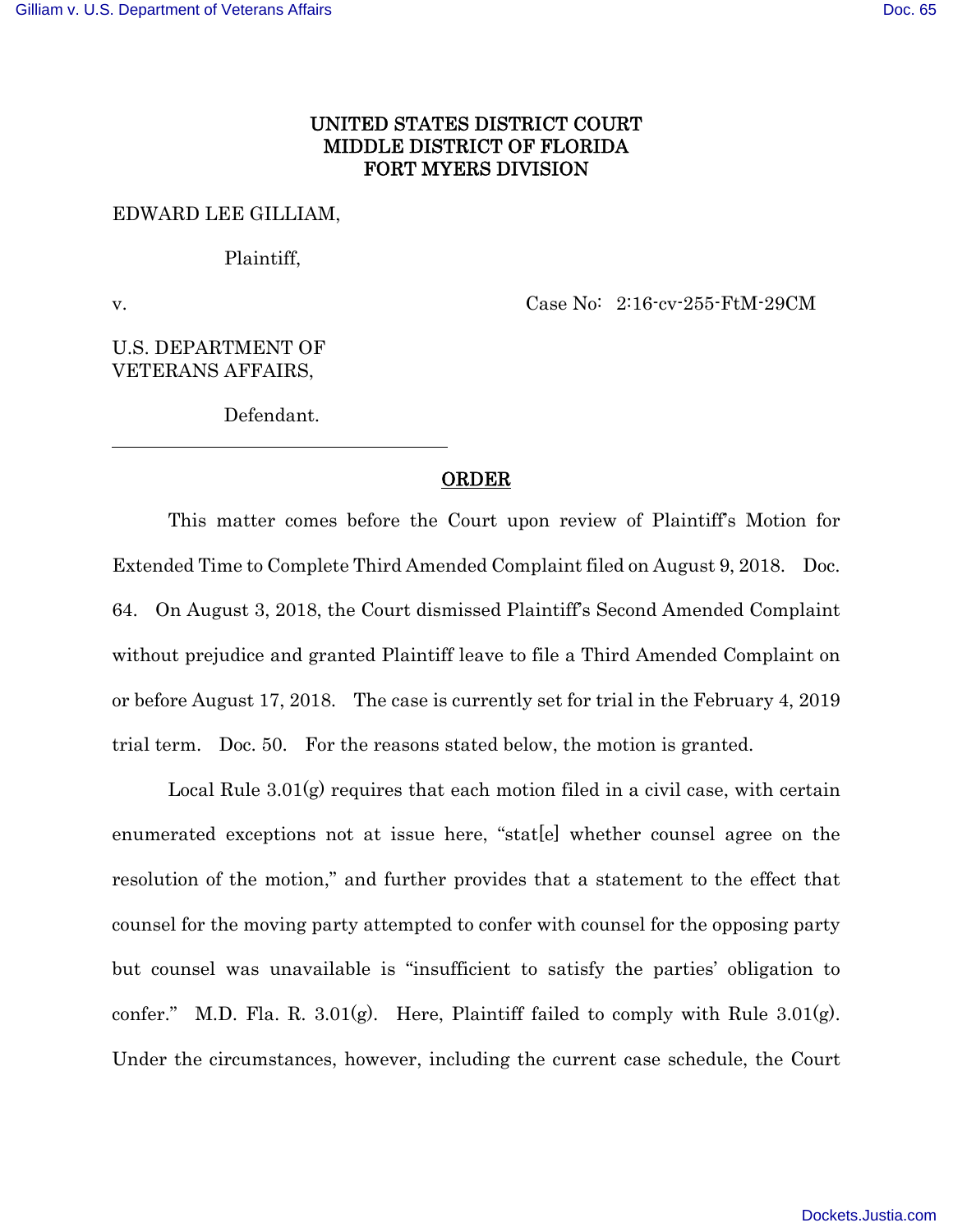finds good cause to excuse the failure and grant Plaintiff a short extension to file his Third Amended Complaint.

Although Plaintiff is entitled to proceed *pro se*, the Court encourages him to retain counsel admitted to practice before this Court to assist him with litigating this matter. See Montgomery v. Brickell Place Condo. Ass'n, No. 11-24316-CIV, 2012 WL 1203837, at \*3 (S.D. Fla. Apr. 11, 2012) (encouraging *pro se* plaintiff to "retain legal counsel and, failing that, to diligently research how to prosecute" a case in federal court because *pro se* parties are responsible for discovery, complying with scheduling orders, and following federal and local rules). A copy of the Local Rules may be obtained from the Court's website at http://www.flmd.uscourts.gov/. Moreover, the website includes a "Litigants without Lawyers" page containing tips, frequently asked questions, sample forms and a "Guide for Proceeding without a Lawyer." The Court notes that Plaintiff has been advised multiple times of his responsibility to follow the Middle District of Florida Local Rules and the orders of this Court and advises Plaintiff that future failures to comply may result in the imposition of sanctions.

### ACCORDINGLY, it is

### ORDERED:

1. Motion for Extended Time to Complete Third Amended Complaint (Doc. 64) is GRANTED.

2. Plaintiff shall have up to and including August 24, 2018 to file a Third Amended Complaint.